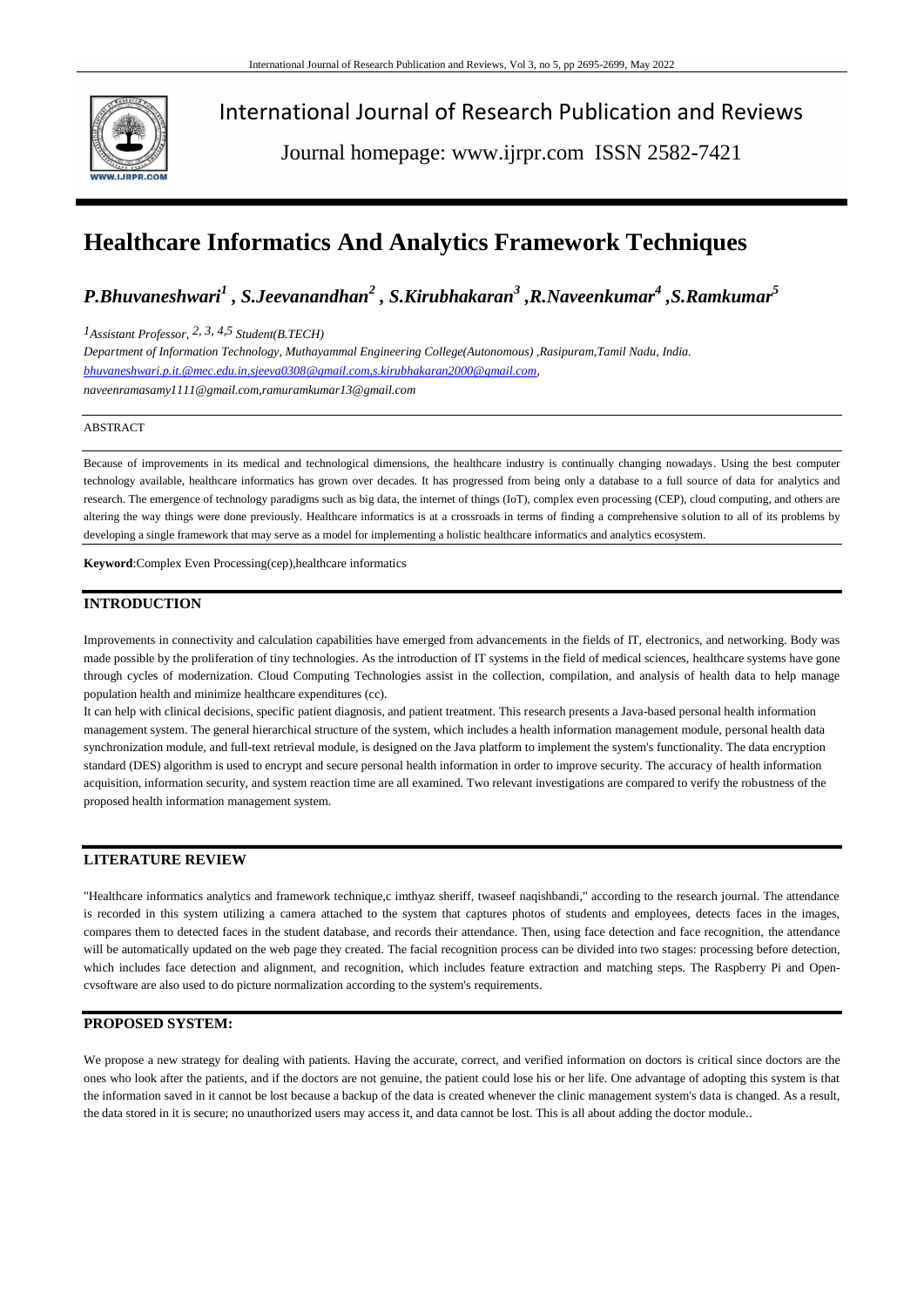#### **ALGORITHM**

## • CEP:

Complex event processing is an organizational tool for aggregating a large amount of data and identifying and analyzing cause-and-effect correlations between events in real time.

CEP compares continuously arriving events to a pattern and delivers information about what is going on.

## **ADVANTAGES:**

- Flexible and Efficiency.
- More secure
- Less time

## **SYSTEM ARCHITECTURE:**

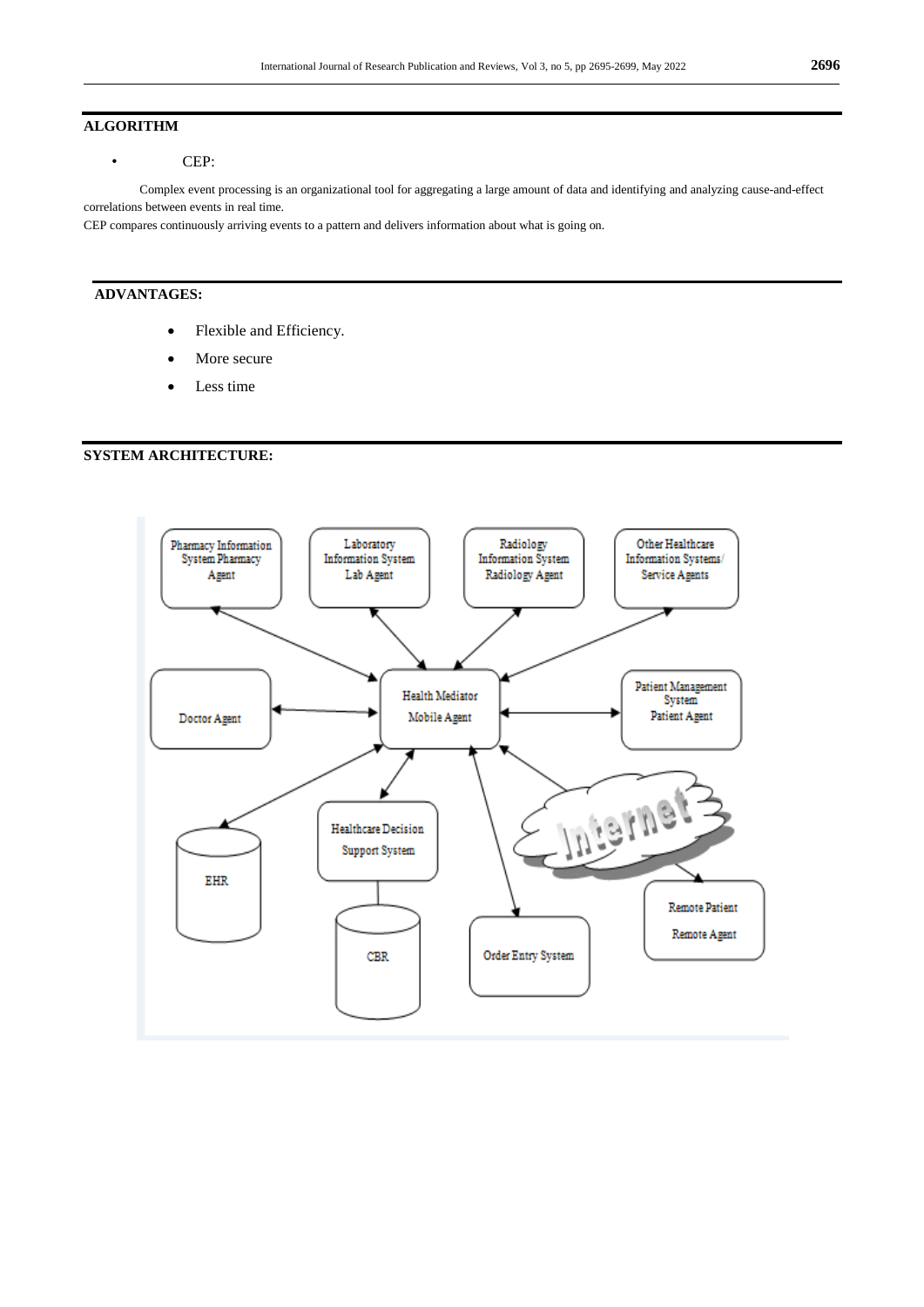## **HARDWARE REQUIREMENTS**

| $\bullet$ System    | :                    | Pentinum Dual Core |
|---------------------|----------------------|--------------------|
| $\bullet$ Hard Disk | :                    | 120 GB             |
| • Input devices     |                      | Keyboard, mouse    |
| • Monitor           | $\ddot{\phantom{a}}$ | 15 LED             |
|                     |                      |                    |
| $\bullet$ Ram       | $\ddot{\cdot}$       | 1GB                |

# **RESULT**

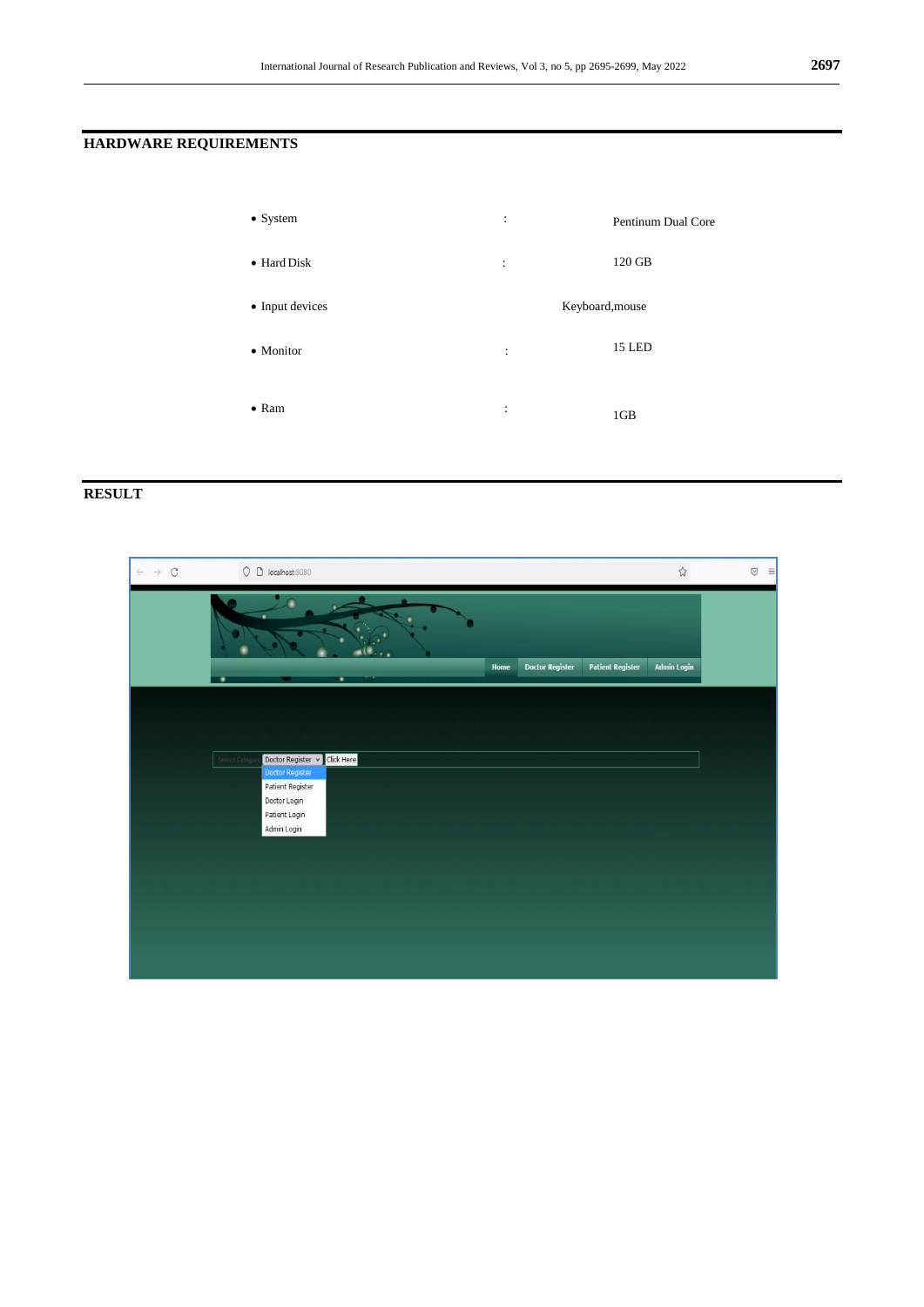| $\circ$<br>$\rightarrow$<br>$\leftarrow$ | O D or localhost:8080/docreg.jsp |                        |                         |                      |                      | ☆                  | $\odot$ |
|------------------------------------------|----------------------------------|------------------------|-------------------------|----------------------|----------------------|--------------------|---------|
|                                          |                                  |                        |                         |                      |                      |                    |         |
|                                          | Home                             | <b>Doctor Register</b> | <b>Patient Register</b> | <b>Doctor Login</b>  | <b>Patient Login</b> | <b>Admin Login</b> |         |
|                                          | ٠                                |                        |                         |                      |                      |                    |         |
|                                          |                                  |                        |                         | Doctor Register Here |                      |                    |         |
|                                          |                                  | Doctor-ID:             | 9777                    |                      |                      |                    |         |
|                                          |                                  | Username:              | puni                    |                      |                      |                    |         |
|                                          |                                  | Password:              | $\cdots$                |                      |                      |                    |         |
|                                          |                                  | Qualification:         | <b>MBBS</b>             |                      |                      |                    |         |
|                                          |                                  | Designation:           | Doctor                  |                      |                      |                    |         |
|                                          |                                  | Email:                 | puni@gmail.com          |                      |                      |                    |         |
|                                          |                                  | Mobile:                | 9087654321              |                      |                      |                    |         |
|                                          |                                  | City:                  | Namakkal                |                      |                      |                    |         |
|                                          |                                  | Date of Birth:         | 14/02/2015              |                      |                      |                    |         |
|                                          |                                  | Salary:                | 70000                   |                      |                      |                    |         |
|                                          |                                  | Address:               | Namakkal                |                      |                      |                    |         |
|                                          |                                  | Gender:                | Female                  |                      |                      |                    |         |
|                                          |                                  | Zipcode:               | 808057                  |                      |                      |                    |         |
|                                          |                                  |                        | Submit                  | Clear                |                      |                    |         |
|                                          |                                  |                        |                         |                      |                      |                    |         |
|                                          |                                  |                        |                         |                      |                      |                    |         |

| $\leftarrow$ $\rightarrow$ C | O D OT localhost:8080/patreg.jsp |                              |                         |                     |                      | ☆                  | $\odot$ |
|------------------------------|----------------------------------|------------------------------|-------------------------|---------------------|----------------------|--------------------|---------|
|                              |                                  | ۰                            |                         |                     |                      |                    |         |
|                              | Home                             | <b>Doctor Register</b>       | <b>Patient Register</b> | <b>Doctor Login</b> | <b>Patient Login</b> | <b>Admin Login</b> |         |
|                              |                                  |                              |                         |                     |                      |                    |         |
|                              |                                  | <b>Patient Register Here</b> |                         |                     |                      |                    |         |
|                              |                                  | Patient-ID:                  | 411                     |                     |                      |                    |         |
|                              |                                  | Username:                    | malar                   |                     |                      |                    |         |
|                              |                                  | Password:                    |                         |                     |                      |                    |         |
|                              |                                  | <b>Blood Group:</b>          | b pos                   |                     |                      |                    |         |
|                              |                                  | Disease Name:                | Fever                   |                     |                      |                    |         |
|                              |                                  | Email:                       | malar@gmail.com         |                     |                      |                    |         |
|                              |                                  | Mobile:                      | 8907654321              |                     |                      |                    |         |
|                              |                                  | City:                        | Namakkal                |                     |                      |                    |         |
|                              |                                  | Date of Birth:               | 01-FEB-2022             |                     |                      |                    |         |
|                              |                                  | Age:                         | 25                      |                     |                      |                    |         |
|                              |                                  | Address:                     | Namakkal                |                     |                      |                    |         |
|                              |                                  | Gender:                      | Female                  |                     |                      |                    |         |
|                              |                                  | Zipcode:                     | 808057984               |                     |                      |                    |         |
|                              |                                  |                              | Submit                  | Clear               |                      |                    |         |
|                              |                                  |                              |                         |                     |                      |                    |         |
|                              |                                  |                              |                         |                     |                      |                    |         |
|                              |                                  |                              |                         |                     |                      |                    |         |